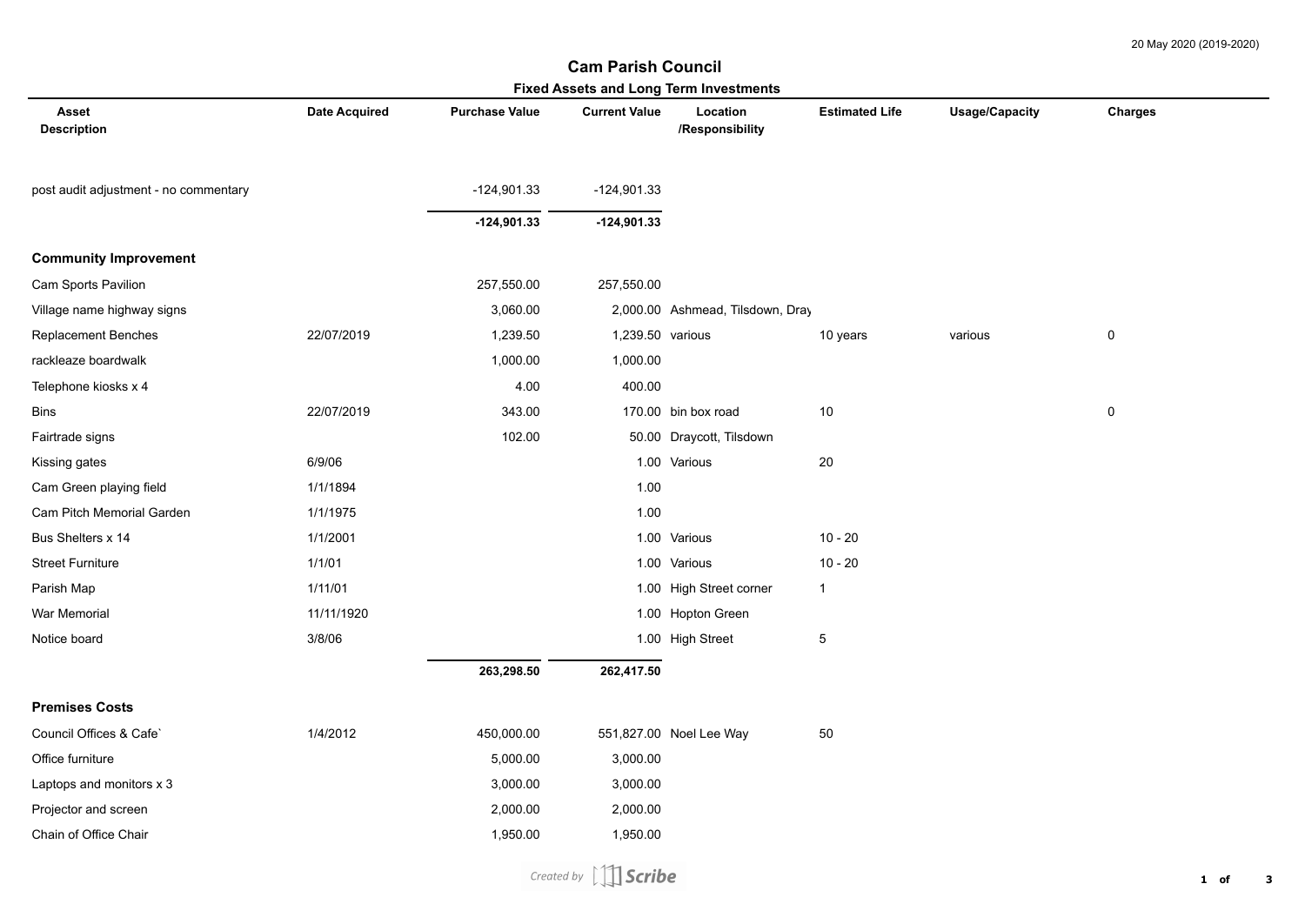## **Fixed Assets and Long Term Investments Cam Parish Council**

| Fixed Assets and Long Term Investments |                      |                       |                      |                             |                       |                       |         |  |  |  |  |
|----------------------------------------|----------------------|-----------------------|----------------------|-----------------------------|-----------------------|-----------------------|---------|--|--|--|--|
| Asset<br><b>Description</b>            | <b>Date Acquired</b> | <b>Purchase Value</b> | <b>Current Value</b> | Location<br>/Responsibility | <b>Estimated Life</b> | <b>Usage/Capacity</b> | Charges |  |  |  |  |
| Computers                              |                      | 2,500.00              | 1,000.00             |                             |                       |                       |         |  |  |  |  |
| Chain of Office V Chair                |                      | 245.00                | 245.00               |                             |                       |                       |         |  |  |  |  |
|                                        |                      | 464,695.00            | 563,022.00           |                             |                       |                       |         |  |  |  |  |
| <b>Recreation &amp; Leisure</b>        |                      |                       |                      |                             |                       |                       |         |  |  |  |  |
| woodfields play equipment              | 14/01/2019           | 73,218.00             | 73,218.00            |                             |                       |                       |         |  |  |  |  |
| Woodfield Playbuilder Park             |                      | 50,000.00             | 50,000.00            |                             |                       |                       |         |  |  |  |  |
| Jubilee Field climbstones              |                      | 47,000.00             | 40,000.00            |                             |                       |                       |         |  |  |  |  |
| Jubilee Field skatepark equipment      |                      | 46,363.00             | 30,000.00            |                             |                       |                       |         |  |  |  |  |
| Jubilee Field                          | unknown              |                       | 27,926.55            |                             |                       |                       |         |  |  |  |  |
| Woodfield basketball posts & hoops     |                      | 18,969.00             | 18,969.00            |                             |                       |                       |         |  |  |  |  |
| Play equipment - Jubilee Field         |                      | 15,289.00             | 15,289.00            |                             |                       |                       |         |  |  |  |  |
| Cam Green play equipment               |                      | 15,000.00             | 10,000.00            |                             |                       |                       |         |  |  |  |  |
| Allotments - Ashmead 2                 | unknown              |                       | 9,750.00             |                             |                       |                       |         |  |  |  |  |
| Jubilee Field skatepark surface        |                      | 10,303.00             | 8,000.00             |                             |                       |                       |         |  |  |  |  |
| Woodfield play walls                   |                      | 12,000.00             | 8,000.00             |                             |                       |                       |         |  |  |  |  |
| Play equipment - Jubilee Field         |                      | 8,982.50              | 6,000.00             |                             |                       |                       |         |  |  |  |  |
| Jubilee Field fitness equipment        |                      | 8,000.00              | 6,000.00             |                             |                       |                       |         |  |  |  |  |
| Jubilee Field goal wall                |                      | 6,000.00              | 6,000.00             |                             |                       |                       |         |  |  |  |  |
| Jubilee Field ball park surfacing      |                      | 5,240.00              | 5,240.00             |                             |                       |                       |         |  |  |  |  |
| Jubilee Field - play equipment Caloo   |                      | 5,490.00              | 5,000.00             |                             |                       |                       |         |  |  |  |  |
| Jubilee Field teen shelter             |                      | 8,333.00              | 5,000.00             |                             |                       |                       |         |  |  |  |  |
| cam green swing                        | 14/01/2019           | 4,770.00              | 4,770.00             |                             |                       |                       |         |  |  |  |  |
| Pod swing - Cam Green                  |                      | 3,630.00              | 3,630.00             |                             |                       |                       |         |  |  |  |  |
| Jubilee field ladybird play equipment  |                      | 4,040.00              | 3,000.00             |                             |                       |                       |         |  |  |  |  |
| Allotments - Woodfield                 | unknown              |                       | 2,400.00             |                             |                       |                       |         |  |  |  |  |
| Allotments - Westend                   | unknown              |                       | 2,250.00             |                             |                       |                       |         |  |  |  |  |
| Woodfield play equipment - swings      |                      | 2,250.00              | 2,250.00             |                             |                       |                       |         |  |  |  |  |